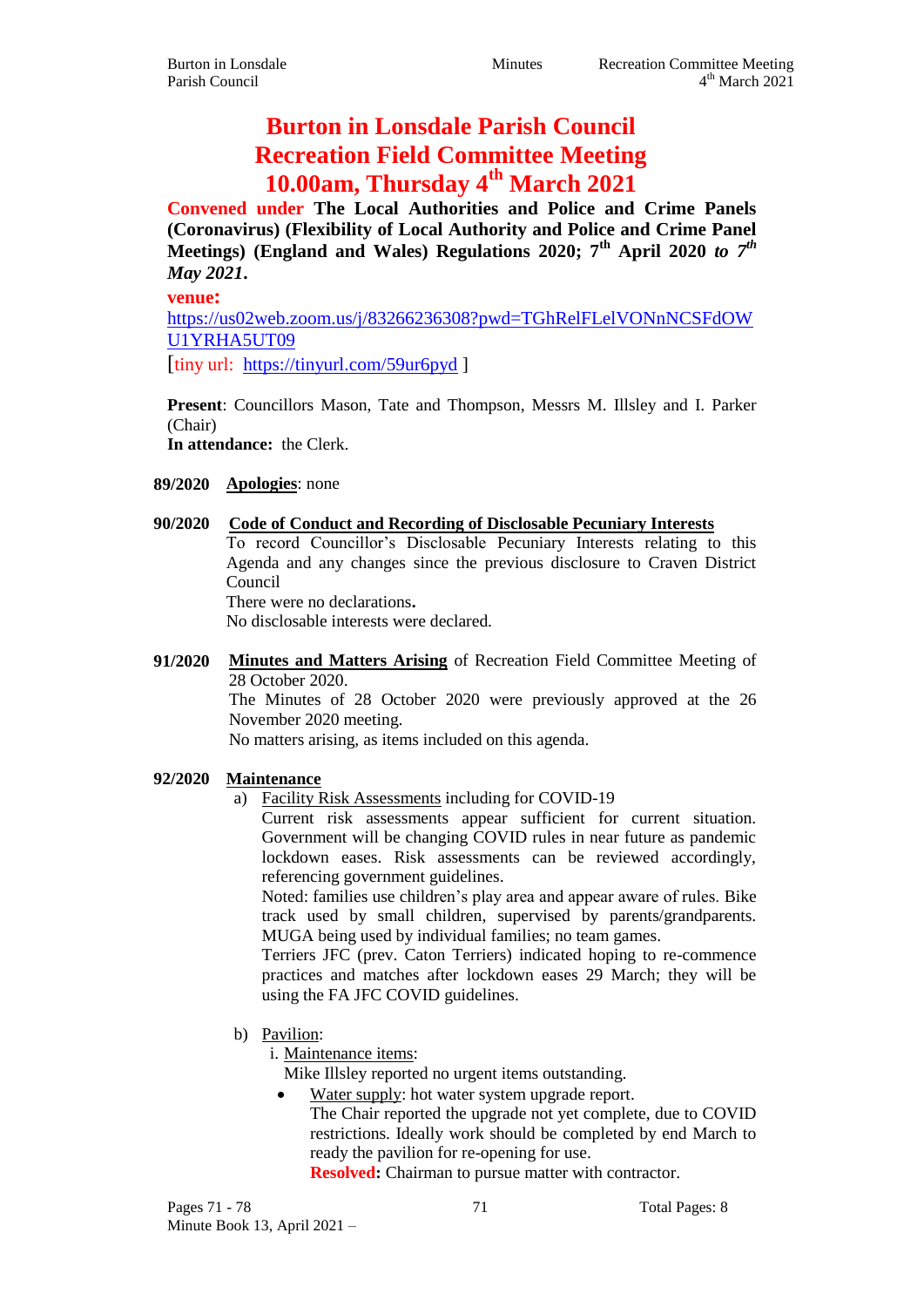• Kitchen hatch and Fire Safety risk assessment: progress report Fire safety report is required, as the facility is used by the public; no response from Fire Service to inspection request some months ago. The Chair noted a suitably qualified person is sufficient for the purposes of inspection. The inspection should be done annually or if there is a significant change to the facility.

## **Resolved**

Clerk to make further enquiries.

Kitchen hatch: originally requested by the Bridge Club to minimise draughts/keep social room warmer. Appears to have moved from a simple heavy blind to a fire-proof roller hatch, even though only a domestic oven installed, and not requiring fire safety measures.

#### **Resolved**

To await fire safety inspection recommendations (if any), in light of domestic-sized cooker installed last year.

Outside Render: condition report; recommendations

Cllr Thompson reported the condition has not deteriorated significantly since previous report. This is relevant to a proposal that has recently been made: additional storage for Lonsdale Archers and Junior Football Club equipment, which has rather outgrown the storage space currently available. Options considered:

- A sea container; considered inappropriate for the site, and unlikely to receive planning permission.
- An extension to the building: preliminary sketch drawing circulated by Cllr Thompson to Councillors shows extension to west end of building. The extension would ensure one area of faulty render is inside, and requiring less urgent attention. This was discussed further, part iii) below.
- ii. Defibrillator Provision: Inspection report Oct 2020- Jan 202 Mike Illsley checks equipment, signs log on a weekly basis, as part of usual inspections. Expiry dates on pads is April 2022.

## iii. External storage: proposals for users' equipment

Cllr. Thompson reported Terriers JFC currently storing goals in the Social Room; thus the room cannot be used. Currently not a problem, however once COVID rules allow, the room should be opened for public use. Original proposal: Terriers JFC would apply for grant to buy a container, to be stored at the Rec Field, and share with Lonsdale Archers. However, some parish councillors had reservations about the appearance; the proposal has not progressed.

Alternative being explored: an additional 'room' to hold current football equipment and larger goals (24 feet long, for older players) as well as archery items.

Two ideas: block-built extension with 'lean-to' roof on west wall or roof at same level as existing, extending over the new section. A recent discussion with a builder highlighted CDC will ask for a different roof line to demonstrate clearly the addition is an extension. A 'lean-to' roof likely to be cheaper; the structure would be length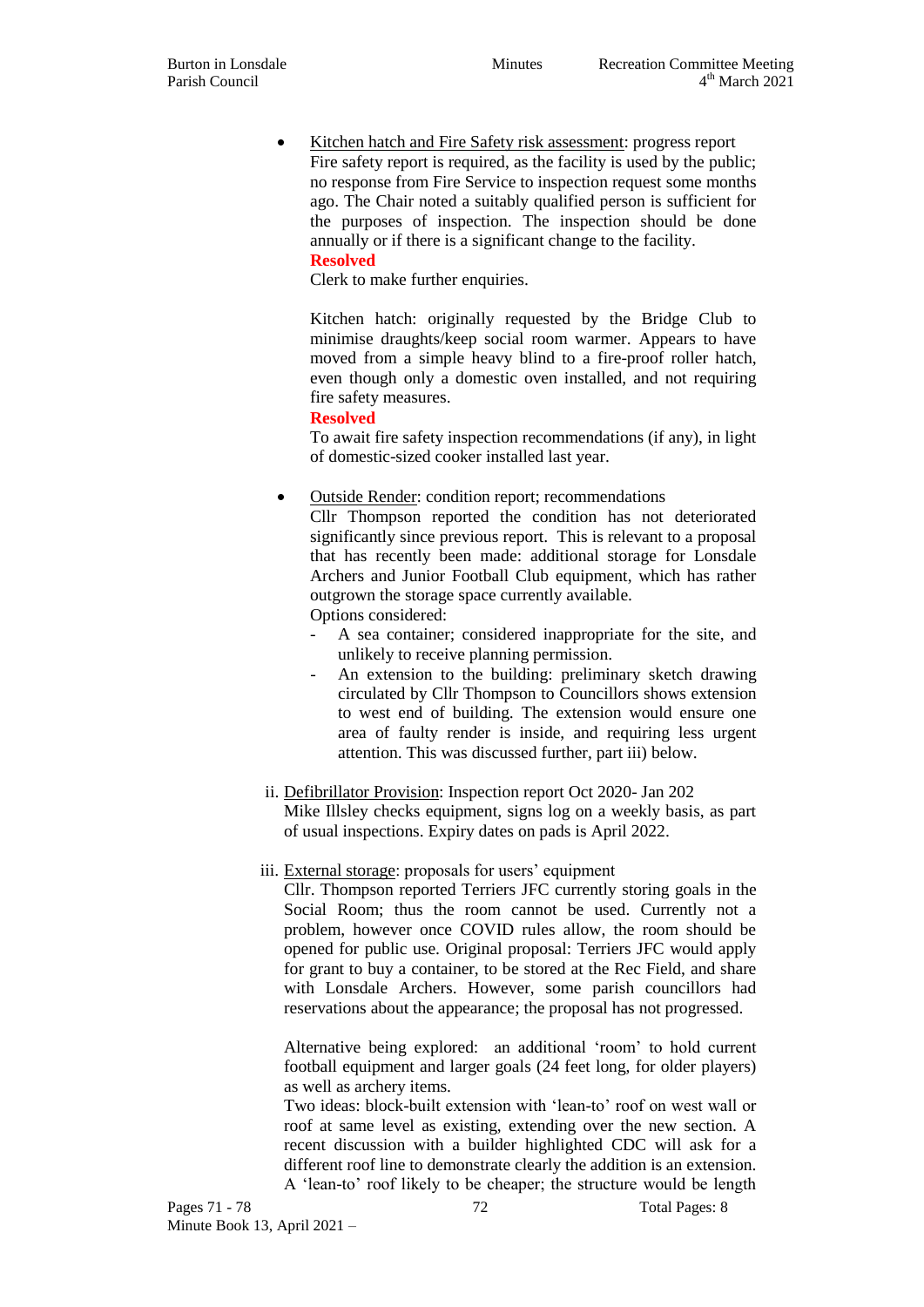of current external west wall, (approx. 30ft) excluding the veranda section, with a width of between a single and double garage size. Football and archery equipment could be stored against opposite sides of the 'room', and possibly leave room for a mower and line marking equipment. Access from pitch side. Exterior access all round the proposed area, for emergency vehicles. Can be recessed back from decorative corner stones.

The Chair proposed more detail be made available to the committee/parish council.

## **Resolved**

Cllr Thompson to undertake to circulate to the committee in the first instance more detailed drawings, including indicative costs.

- c) Recreation Field
	- i. Annual Safety Inspection 2020: all areas

Mike Illsley reported most items arising from 2020 inspection now dealt with; matting around slide area to be completed. Will inspect wooden items about Easter to see if any painting required. Otherwise in good condition.

- ii. Play Area: visual inspections; maintenance update Mike Illsley reported area appears OK.
- iii. Furniture: proposal for picnic table(s), benches Mike Illsley reported picnic table has been repaired in past but replacement(s) should now be considered. Cllr Thompson proposed consider recycled plastic wood 'effect' materials vs. wood which would save maintenance, and use recycled materials.

#### **Resolved**

Mike Illsley to get more details, including costs for different material types.

iv. Outdoor Gym: visual inspection report; equipment maintenance Mike Illsley reported inspections and maintenance up to date.

## v. Field drainage: report on works to date

Cllr Thompson reported the new drainage channel was working well, until recently. Inspection showed a sump required clearing, which was done. Inspections should be done when water seen in the overflow channel.

Mike Illsley reported the south west corner of the pitch used to be very wet and is now about 70-80% drier; perhaps some more minor work needed to get maximum effect.

The Chairman commented additional drainage also impacts on the long term future and quality of the MUGA pitch surface.

## vi. Grass Cutting: 2021 charges

Clerk reported the contractor confirmed verbally the hourly rate would be £21 in 2021; however he is no longer VAT registered; this has no effect, as the Parish Council is able to re-claim VAT; it was commented that the quality of the work last year was very good.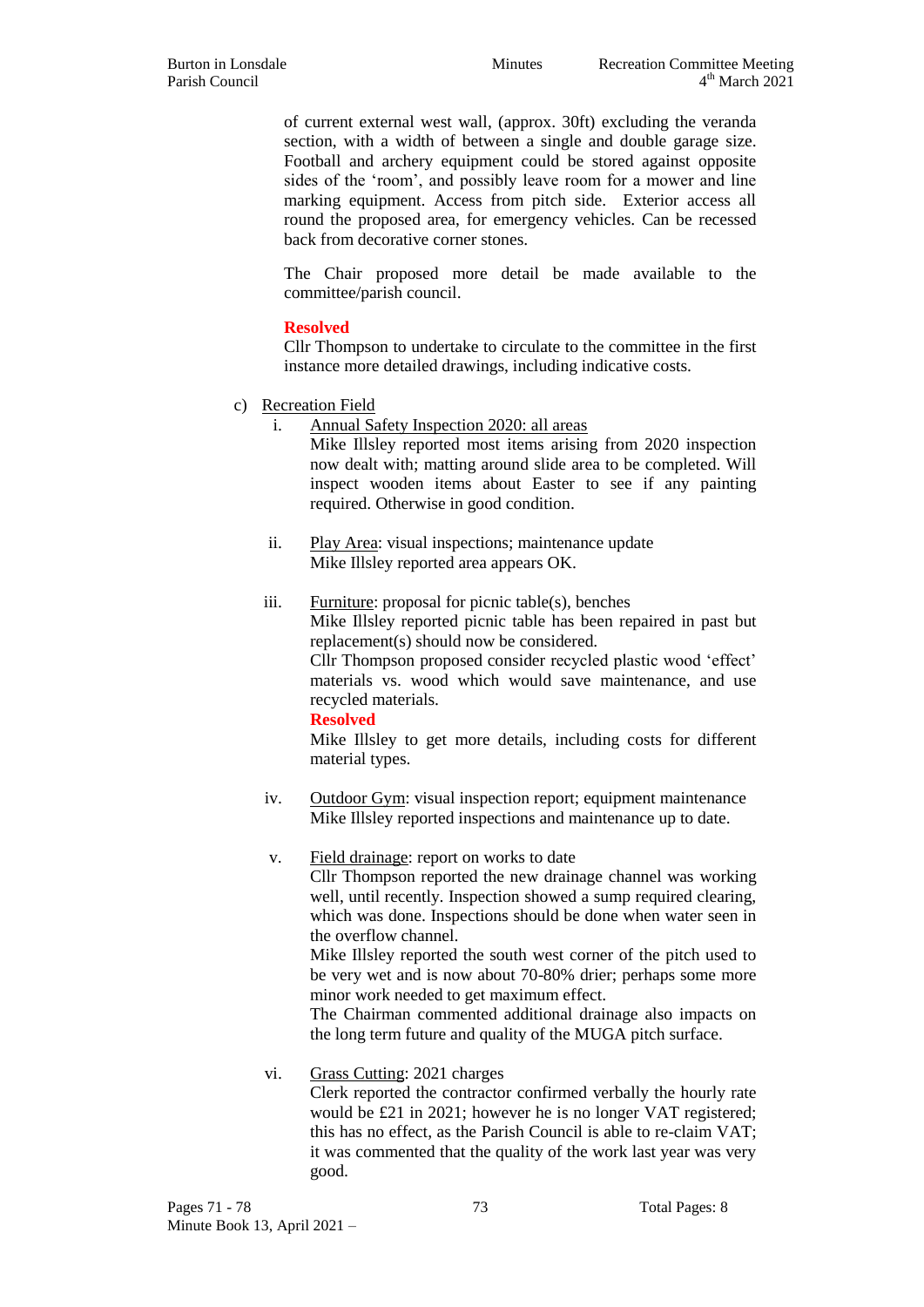Cllr. Thompson declared a non-pecuniary interest in the matter, stepping back from the discussion.

The Clerk explained tenders were sought previously; however formal tenders had not been sought since 2017, as the work has been very satisfactory. Cllr Thompson reminded the meeting the council is not legally required to accept the lowest priced tender. **Resolved**

Clerk to confirm if tenders to be sought in light of the above. To continue to use the same contractor as last year, reviewing the matter in June 2021.

vii. Bike track: inspection & maintenance report; offer of help re maintenance/upgrade

> Clerk reported resident's recent offer of help to repair/upgrade the bike track, passed to Cllr Thompson.

#### **Resolved**

To contact resident as and when help required.

Cllr. Mason enquired if the surface defect in one area has been rectified suggesting the volunteer be involved.

Cllr. Thompson undertook to look into the matter and do the necessary work with the help of the volunteer.

- viii. Stone wall boundary adj. to road: repairs Cllr. Thompson does repairs as and when required; the Clerk reported a small repair is required just before the Woodland Trust section of wall. Cllr. Thompson undertook to look at area.
	- ix. Car Park: surface & edging works report; fence between play area and car park.

Cllr. Thompson reported the work to the car ark entrance had been done; there has been a suggestion a concrete 'kerb' be placed between the tarmac and the gravel to prevent the tarmac edge breaking up. Before that work is considered, Cllr Thompson proposed 20 tons of gravel be purchased to repair the car park surface. Further proposal to install edging between the gravel and the grassed area next to the roadside wall, and to tidy up.

Cllr Thompson confirmed a planning permission condition for the pavilion was to retain the trees in the car park area; it was agreed the gravel must not be compacted too close to the trunks/roots.

The play area fence matter has been raised by residents with the Clerk; if a fence is installed, matting or similar to protect the grass at the point where leave car park to go around the fence might avoid area becoming trampled/muddy.

## **Resolved**

Cllr Thompson and Mike Illsley to look at car park area to determine work required for edgings and for fence around play area; to report on both.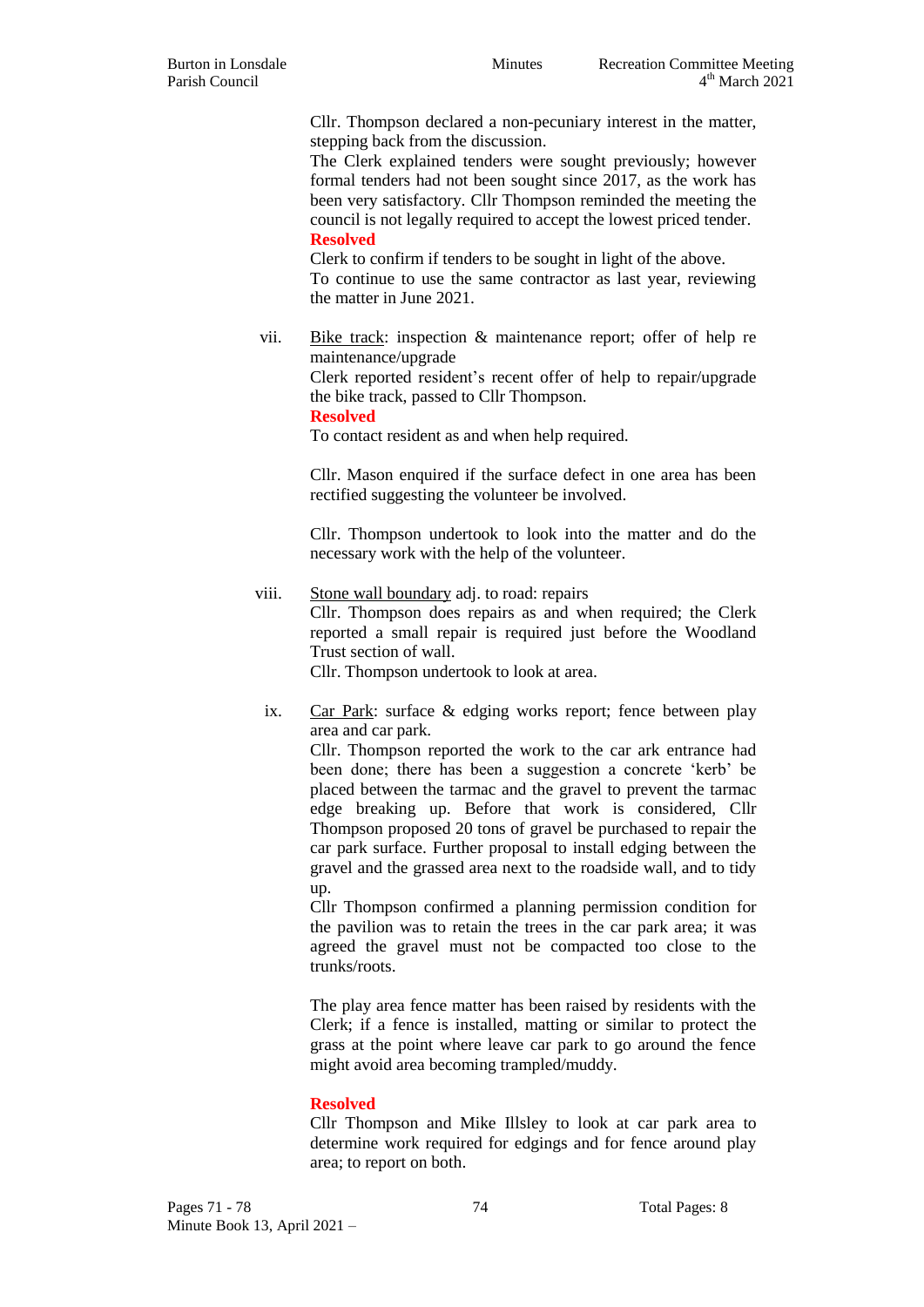## **93/2020 MUGA**

a) Lease of land from Parish Council due to expire June 2021: discussion The Chairman, as a Burton Community Sports Association representative, has requested two options be considered:

i) renew the lease with the Parish Council, allowing BCSA to continue running the MUGA independently of the Parish Council

ii) allow the lease to expire, which hands responsibility of running the MUGA to the Parish Council

## Background:

The BCSA charity was established about 1996. Now proving very difficult to appoint trustees or find volunteers to do work. The BCSA charity and management committee was formed to look after the running and maintenance of the pitch, financed by charging fees. The biggest issue re fees is making the MUGA as accessible as possible whilst covering running costs. It has been free to use for children under 16 since the start. Charging /collecting hire fees is difficult; the facility is left unlocked, as it is in a remote location and is not controllable in the same way that a similar facility would be in an urban environment. Over the years enough money has accrued to completely replace the boards (not yet completed) and one deep clean and refurbishment of the playing surface about 10 years ago and some fencing work. The design life of the surface, including the sub-surface (a porous tarmac) is 10 – 15 years; it is now 23 years old. To retain the MUGA as a going concern will require expenditure. There is approximately £6,000 held by the trustees. A lot of work by volunteers would make the MUGA self sustainable, however it is maintaining volunteers' input which is proving difficult.

Points raised by other committee members:

- There are a number of regular users; is it not possible to appoint trustees from this group?
- It is good that different organisations start operating in the village as it involves more people. However organisations should not be started or do projects that assume the Parish Council will take up the reins when help is difficult to come by.
- If the MUGA continues to be run by a charity it is more likely to get funding than the Parish Council.
- How will bookings management and collecting payments for hire, along with maintenance costs be managed?
- Currently, maintenance responsibilities rest with BCSA: the deteriorating playing surface will require extensive maintenance work in the near future.
- If the Council assumes financial responsibility for the MUGA, it needs to have full information regarding the cost of upgrading the MUGA, along with insurance matters. Will require someone to oversee these matters, if Council takes this option.
- A planning application for 12 new houses on the former primary school site has just been submitted; it is almost certain to be approved as the land was allocated for that purpose in the most recent Local Development Plan. One condition is that the developer will be required to pay a significant amount of money for the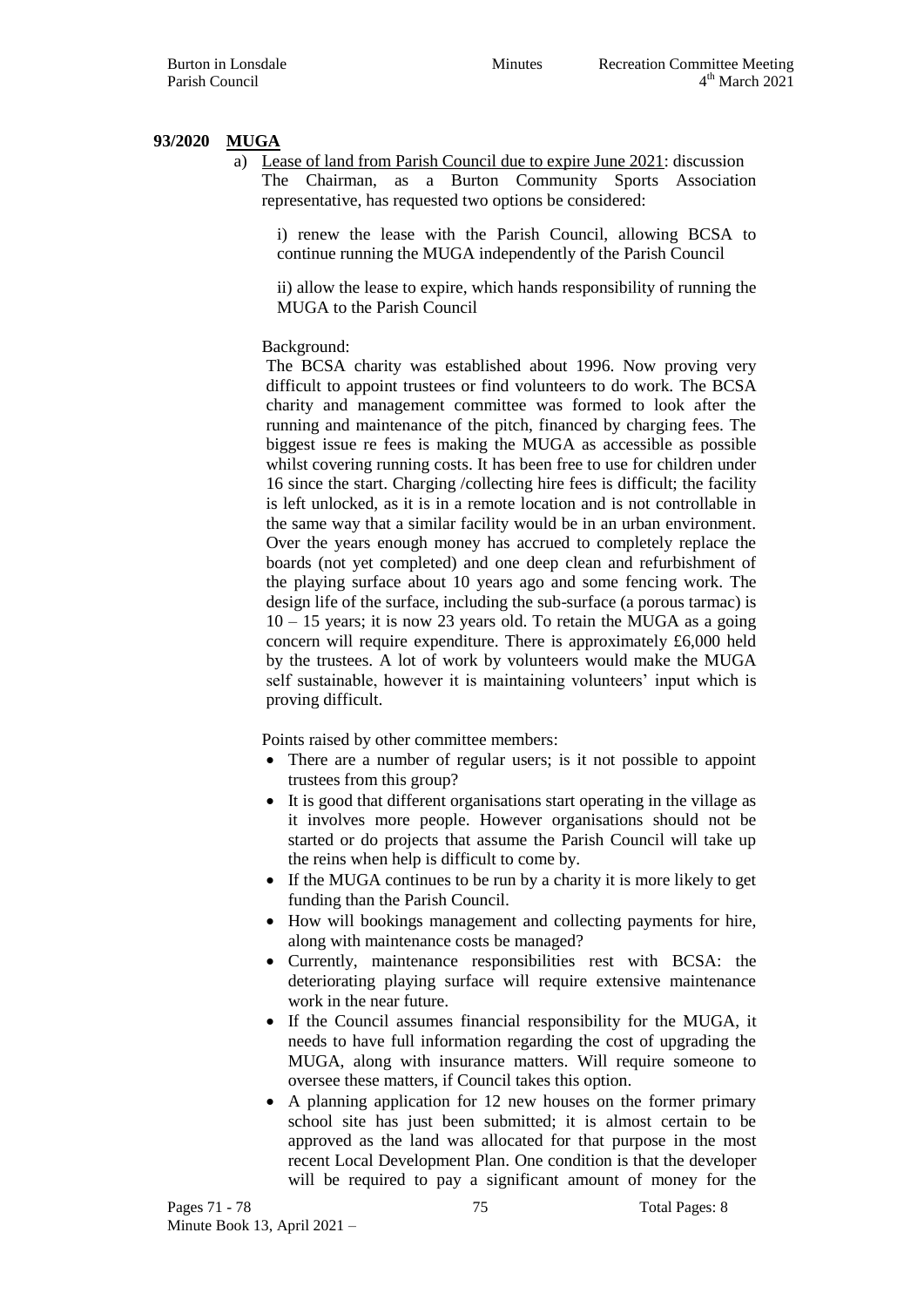provision of sports facilities (Section 106) to the planning authority (CDC). The Parish Council is being invited to make proposals for how the money should be used by CDC. A December 2018 report stated soccer facilities in Craven as a whole should be handled in a certain way, with Burton in Lonsdale being specifically named as an area where the MUGA should be enhanced. This makes it more likely to get money to improve the MUGA. The Parish Council would have to submit a number of proposals which might include MUGA improvements as well the storage extension to the pavilion, field drainage, etc., as a part of improvements to the Recreation Field.

The Chairman emphasised the MUGA play surface condition is becoming a matter of urgency to resolve, along with drainage. It now requires a lot more money than the Charity has to be spent on it, so that people can use what is considered to be a good facility (albeit requiring attention). Another matter is that of how to get people to pay for using the facility. About six years ago, the lighting token cost was increased to £5/token cover lost revenue from membership fees. Average winter evening might be £20 income to cover cost of lighting and pitch use. Occasionally a team might play and pay, however regular income is now difficult to achieve.

Cllr Thompson expressed his view the Parish Council should take responsibility for the MUGA; BCSA was set up by people whose family situations have since changed and no more volunteers have stepped forward. The MUGA should be looked after: it is a valuable village amenity. If individuals not coming forward, then the village, as a whole, should pay for the facility to be maintained. The Parish Council has previously demonstrated its ability to seek project funding and complete projects and can do so again. Cllr Thompson indicated he is willing and able to act as Treasurer and Trustee to BCSA. To a degree there may be an overlap between the Burton Regeneration Group and BCSA charities; matters could be simplified by the combination of the two groups' activities.

The Chairman, Ian Parker, further explained:

1. He joined the Recreation Field Committee to consolidate resources and ideas to minimise duplication of effort by the three organisations (Parish Council, BRG and BCSA) whilst benefitting the whole village.

 2. Volunteers are happy to work on one-off projects, but unlikely to commit to longer term work.

 3. He wishes to see the MUGA continue for the benefit of the village, which will require more money than BCSA has.

Cllr. Thompson highlighted an overlap re insurance costs: currently BCSA pays c £400 - £500 p.a. for public liability insurance. If the Parish Council assumed responsibility for the MUGA, its own public liability insurance would include that for the MUGA with no additional costs (currently).

Cllr Mason queried if notice was given of BCSA winding down, and requesting volunteers to step forward, if that would solve the problem. She proposed and it was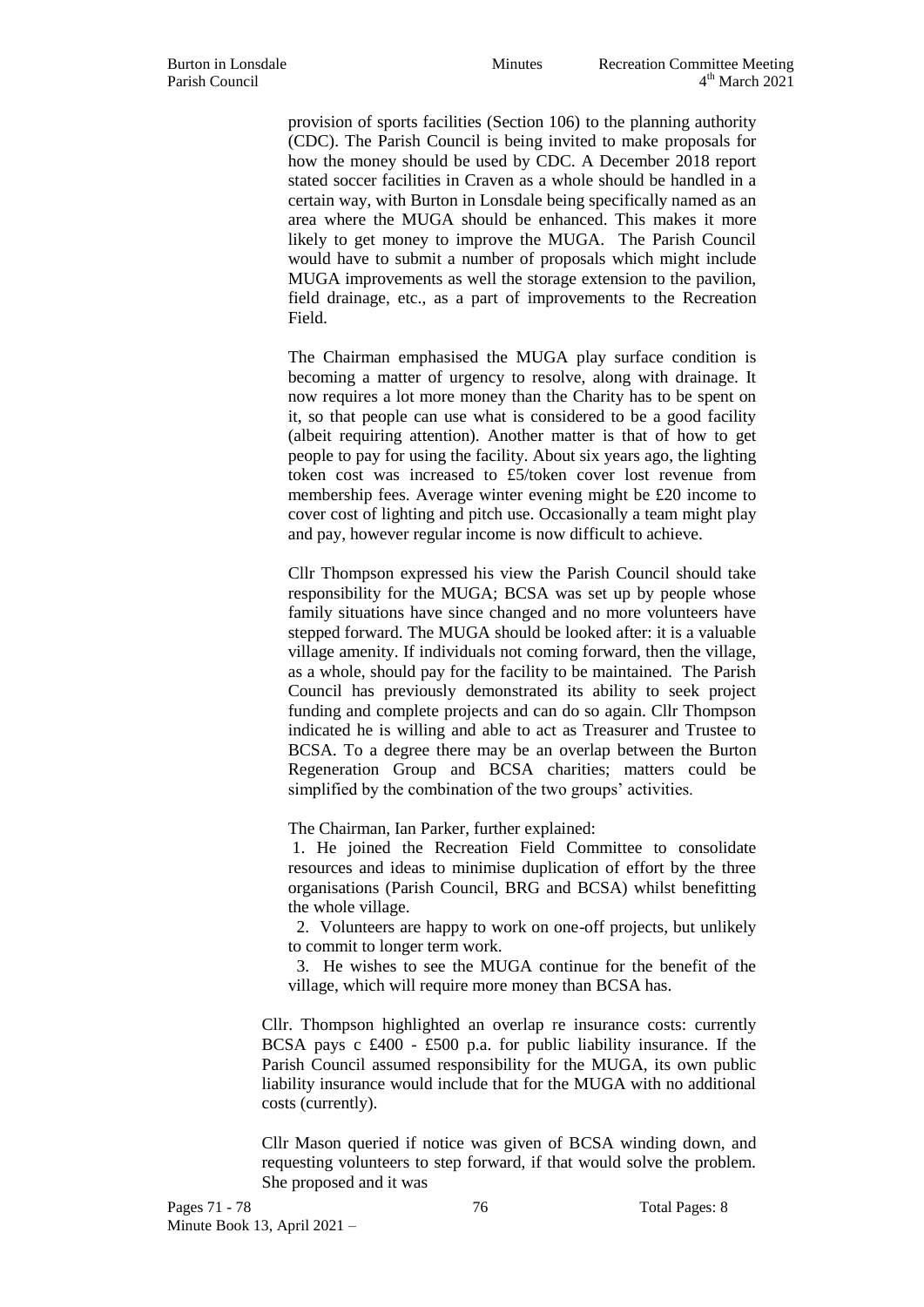## **Resolved**

A notice be placed in the *Burtonian* advising BCSA is seeking additional volunteers and await a response.

The Chairman and Cllr Thompson to discuss the matter outside the meeting.

Ian Parker thanked Cllr. Thompson for his offer re Treasurer role. Mike Illsley stated his support re doing whatever is required re the MUGA maintenance.

The Chairman left the meeting at this point in the meeting. It was

#### **Resolved**

Cllr Thompson chair the remainder of the meeting.

- b) Replacement boarding: progress report: not yet complete.
- c) Repainting Goal Posts: report; card/token operated meter: report: none.
- d) Play surface: maintenance work, including drainage

Mike Illsley reported recent heavy rains have highlighted that mud/silt trapped under the Astroturf are being brought to the surface by rain runoff, making the MUGA unusable at best, and possibly unsafe, due to slipperiness caused by mud. Brushing away surface debris solves the problem until the next rainfall, when the mud comes back up through the Astroturf.

The Chair thought the issue is more to do with mud being washed from the Field, as the MUGA is at the lowest point on the Field. Proposed: to inspect area during next heavy rainfall

e) Electricity meter readings for Parish Council

The Chairman stated that if the Parish Council assumes responsibility for the MUGA, electricity meter readings will no longer be required.

Clerk brought to the meeting's attention that, should B4RN be taken to the Recreation Field, it may be possible to install meters through which lighting can be paid for via smart phone/internet which would assist payment collection.

The Chairman suggested this could be included in the proposals to be sent to Craven District Council.

## **94/2020 Bookings and Facility Finance**

- Financial report incl. bookings October to present There has been minimal income since October, due to lockdown. This should improve if lockdown is eased at end March.
- b) COVID grants received April 2020-Feb 2021

The Clerk reported COVID grants total just over £20,000 since April 2020, as the Chairman had ensured applications were made in a timely fashion.

c) Terriers JFC: proposed formal agreement re bookings This has not progressed, due to lockdown preventing Terriers JFC using the pitch; Terriers plan to re-start matches the first weekend of April,